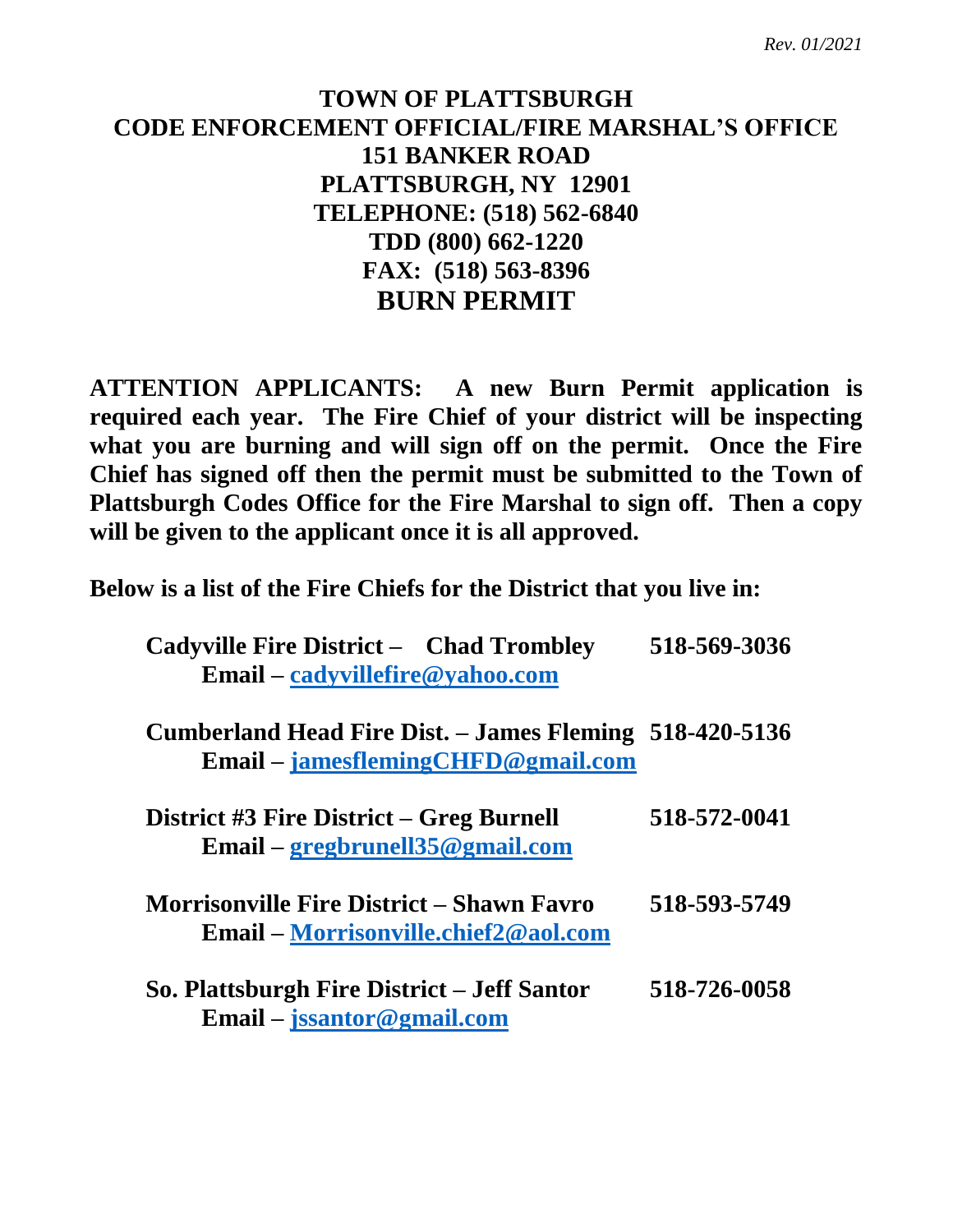## **TOWN OF PLATTSBURGH CODE ENFORCEMENT OFFICIAL/FIRE MARSHAL'S OFFICE 151 BANKER ROAD PLATTSBURGH, NY 12901 TELEPHONE: (518) 562-6840 TDD (800) 662-1220 FAX: (518) 563-8396 BURN PERMIT**

| Emergency Method for Extinguishing Fire (describe) ______________________________ |  |
|-----------------------------------------------------------------------------------|--|

## \*\*\***Include a diagram of location on the property where burning will take place\*\*\***

I hereby certify all information above to be true and that I have read understand and agree to abide by the regulations prescribed in the Town of Plattsburgh Zoning Ordinance and Local Law.

| <b>Applicant Signature</b>              | Date                     | <b>Print Applicant Name</b>            |
|-----------------------------------------|--------------------------|----------------------------------------|
| Fire Chief Recommended Action: Approval | Disapproval (circle one) |                                        |
|                                         |                          |                                        |
|                                         |                          |                                        |
|                                         |                          |                                        |
|                                         |                          |                                        |
| Fire Marshal Action: Approved           |                          | $Disapproved - Reasons$                |
| Expiration Date                         |                          | Code Enforcement Official/Fire Marshal |

**CONTACT FIRE CONTROL AT 561-3370 BEFORE YOU START BURNING AND AFTER.**